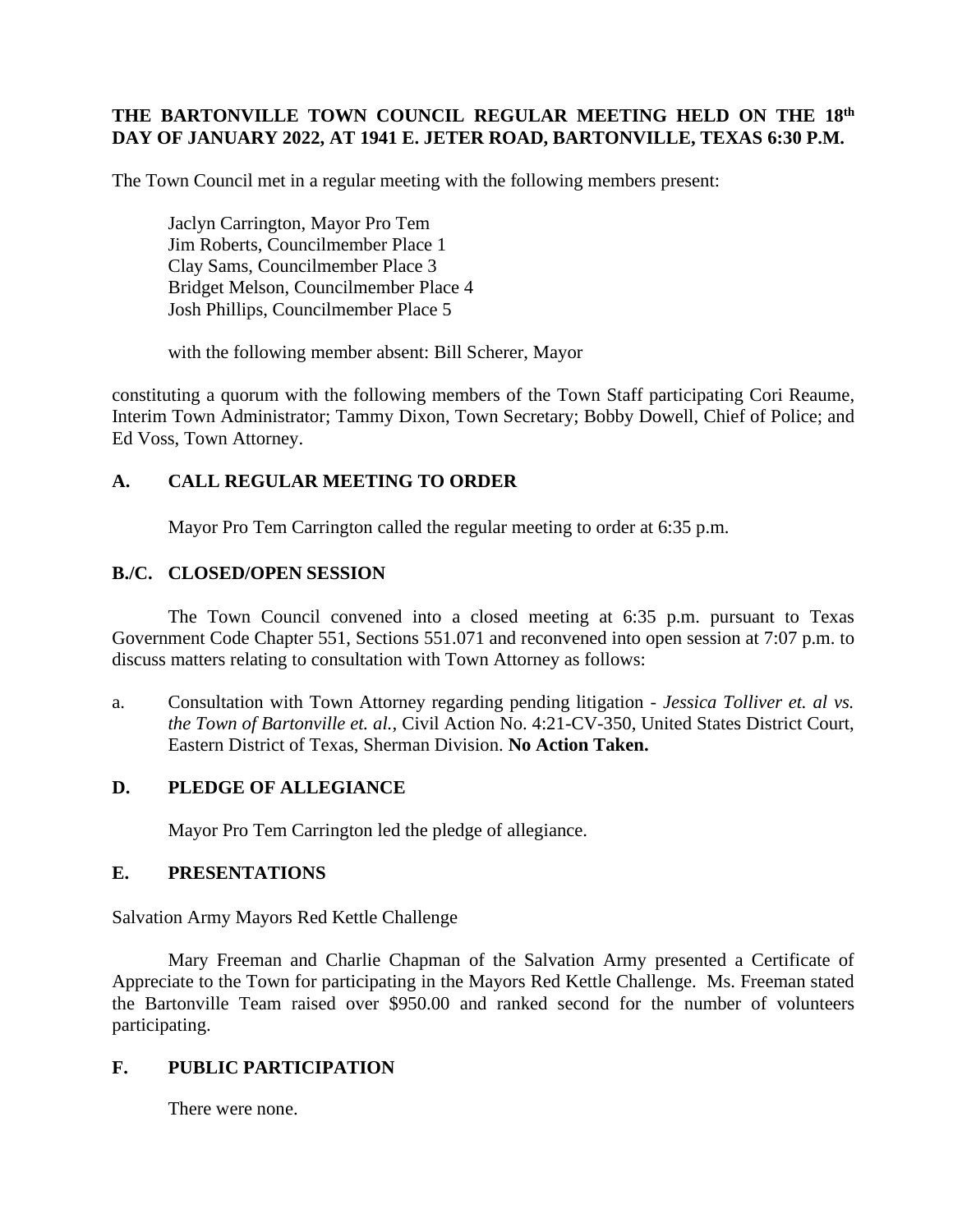# **G. APPOINTED REPRESENTATIVE/LIAISON REPORTS**

1. Denton County Emergency Services District #1

Mr. Strange distributed and reviewed a report of the District's December 15, 2021 meeting. He stated that Bartonville resident, Dr. Justin Northeim received the EMS Medical Director of the Year award through the Texas Department of State Health Services.

2. Police Chief Report - Department Statistics/Activities for December 2021.

Chief Dowell distributed and reviewed the statistics for December which included comparisons over the past year and answered questions from the Council.

3. Interim Town Administrator – Monthly Reports December 2021: Financial Statement; Quarterly Investment Report; Animal Control; Engineering; Code Enforcement; Permits; Municipal Court; Update on CLFR Grant; Dates for Annual Spring Clean Up.

Ms. Reaume presented the Quarterly Investment and December Financial reports noting that sales taxes were 20% over the updated budget, property taxes were at 40% of collection and the Development Fees were at 84% due to the newly approved subdivisions. Ms. Reaume stated there was an increase in Contracted Services, mostly due to Engineering and that most other expenses were on target or below. She stated the Police Department Salaries and Benefits were under budget due to vacancies.

# **H. CONSENT AGENDA**

Councilmember Sams moved to approve consent items 1-2. Councilmember Melson seconded the motion. The items, as approved by consent, are restated below along with the approved recommendations, for the record.

1. Consider approval of the December 14, 2021, regular meeting minutes.

**RECOMMENDATION:** Approve the December 14, 2021, regular meeting minutes.

2. Consider approval of a resolution of the Town Council of the Town of Bartonville ordering a General Election to be held on May 7, 2022, for the purpose of electing a Mayor and two Councilmembers Places 2 and 4, for two-year terms each; and providing for a joint services contract with Denton County.

**RECOMMENDATION:** Approve Resolution 2022-01 of the Town Council of the Town of Bartonville ordering a General Election to be held on May 7, 2022, for the purpose of electing a Mayor and two Councilmembers Places 2 and 4, for two-year terms each; and providing for a joint services contract with Denton County.

3. Consider approval of a resolution amending the Personnel and Administrative Regulations Manual (PARM), Chapter 4, Section 4.01 Health Insurance.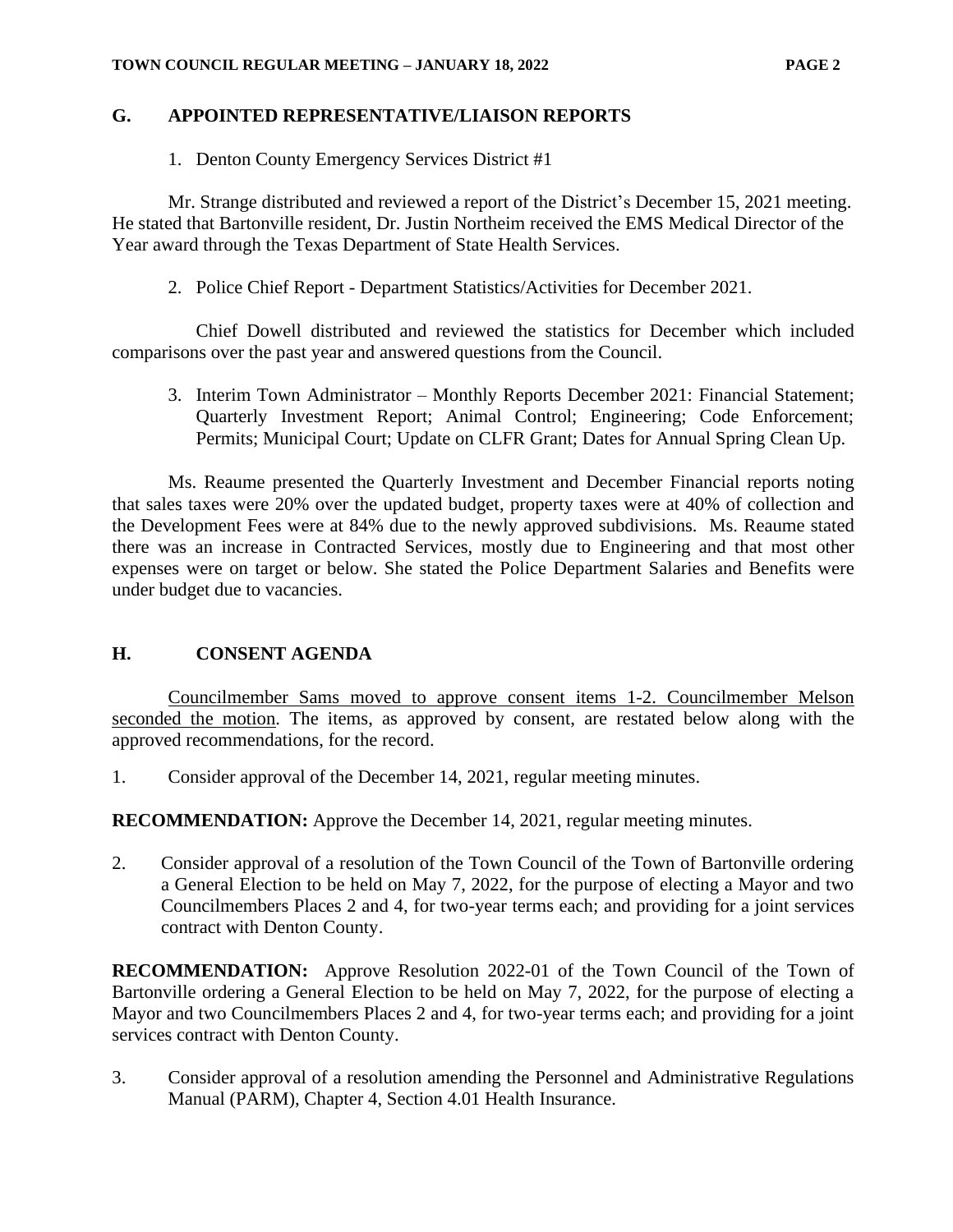**RECOMMENDATION:** Approve Resolution 2022-02 amending the Personnel and Administrative Regulations Manual (PARM), Chapter 4, Section 4.01 Health Insurance**.**

## **VOTE ON THE MOTION**

**AYES:** Roberts, Carrington, Sams, Melson, Phillips NAYS: None **VOTE:** 5/0

## **I. REGULAR ITEMS**

4. *Site Plan Amendment – The Barrel, Bartonville Town Center* Public hearing to consider a Site Plan Amendment for Bartonville Town Center to identify the location of a proposed new wall sign with illumination. The property is generally described as a 7.32-acre tract of land generally located on the west side of FM 407, more commonly known as 2648 FM 407, Bartonville, Texas. *The Planning & Zoning Commission recommended approval by a vote of 5 to 0 at its January 5, 2022, meeting.*

Ms. Reaume stated the amendment was to seek a minor change to allow for the installation of an illuminated wall sign for The Barrel, LLC, a new business located in the property.

She explained Article 3.04.014 of the Town's Code specifically states, "Illumination of wall signs shall be determined by the town with an approved site plan." She stated there were currently many illuminated wall signs that are in use for other businesses in the Bartonville Town Center area; however, the ordinance does not allow for staff to issue a permit for an illuminated wall sign that is not specifically identified in an approved site plan. She noted staff intends to bring forward an amendment to this ordinance in the future, to allow for illuminated wall signs (with some parameters) in the VC zoning district.

Mayor Pro Tem Carrington opened the public hearing at 7:39 p.m.

No one spoke in favor or opposition.

Mayor Pro Tem Carrington closed the public hearing at 7:40 p.m.

Councilmember Phillips moved to approve the Site Plan Amendment for the Bartonville Town Center to identify the location of a proposed new wall sign with illumination for The Barrell, LLC. Councilmember Phillips seconded the motion.

## **VOTE ON THE MOTION**

**AYES:** Roberts, Carrington, Sams, Melson, Phillips NAYS: None **VOTE:** 5/0

## 5. *Zoning Ordinance Amendment – Equestrian Centers*

Public hearing to consider proposed amendments to the Town of Bartonville Zoning Ordinance related to equestrian center regulations, including private and commercial stables and related matters. The proposed amendments may add, remove, or change definitions, amending zoning districts where permitted, and/or by adding additional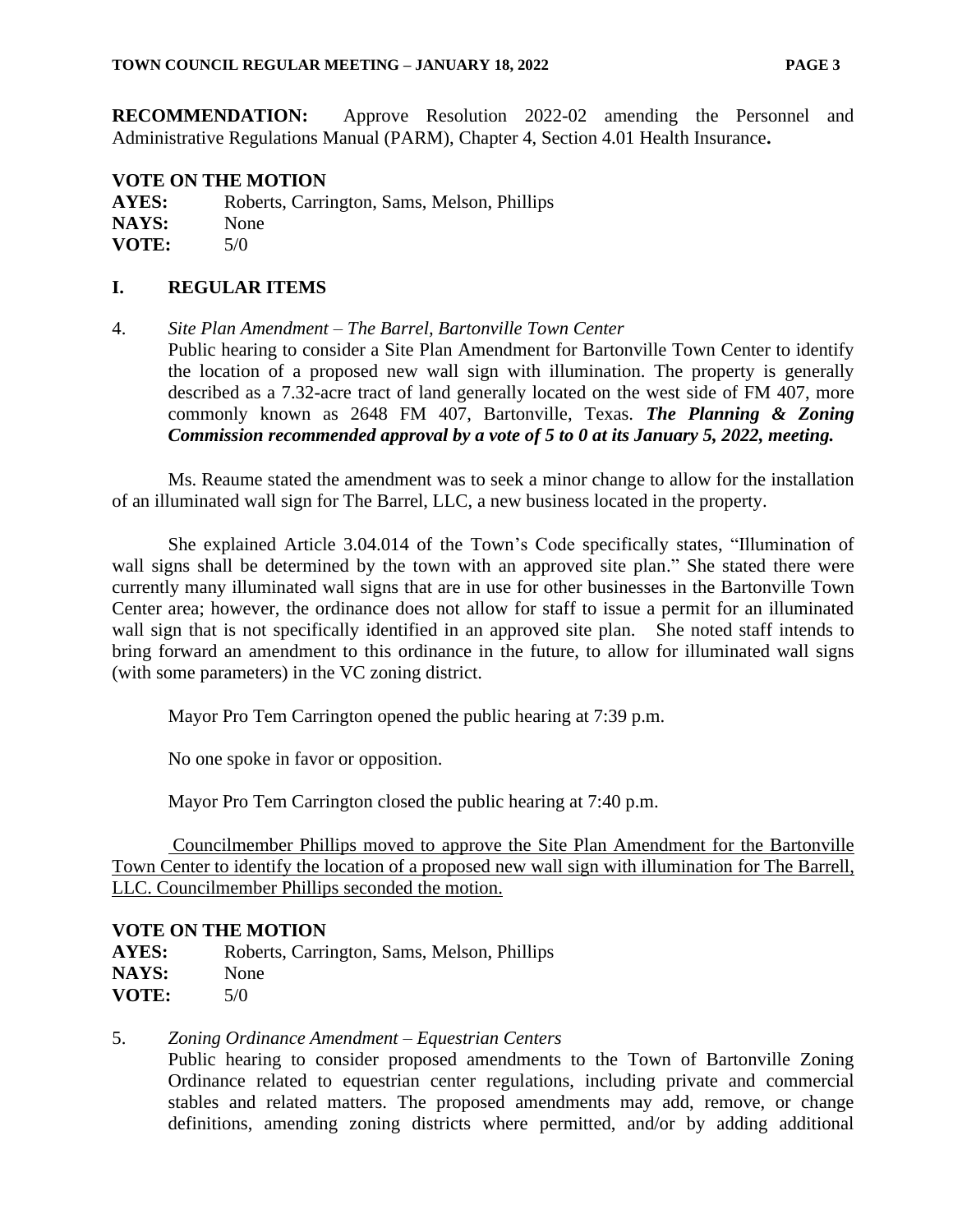requirements and provisions necessary for the regulation of private and commercial stables within all of the Town's zoning districts. *The Planning & Zoning Commission recommended approval by a vote of 4 to 1 at its January 5, 2022, meeting.*

Ms. Reaume stated the Equestrian Center Ad-Hoc Committee, formed by the Council in May of 2021 to review and clarify the zoning ordinance as it pertained to commercial equestrian centers, finalized their recommendations in November and presented the draft ordinance to the Town Council in December.

She stated the Town Council took action at the December 14, 2021 meeting to call for public hearings on January 5 at the Planning & Zoning Commission meeting, as well as January 18 at the Town Council meeting to hear public comment for or against the proposed changes in advance of any consideration for amending the ordinance.

Ms. Reaume stated the Planning & Zoning Commission held the first public hearing on January 5, 2022. No one spoke in favor or opposition, however, after some discussion amongst the Commission, they recommended approval of the draft ordinance, except for one change to revise the recommended hours of operation.

Ms. McDonald, Vice-Chair for Planning and Zoning and member of the Equestrian Ad-Hoc Committee stated the Committee's goal was to clean up the ordinance, to add items that are added to CUP approvals for equestrian centers, and to provide a clarification between commercial and non-commercial equestrian centers.

Mayor Pro Tem Carrington opened the public hearing at 7:49 p.m.

No one spoke in favor.

The following spoke in opposition:

Jim Langford, 1044 E. Jeter Road Laura Hightower, 1757 E. Bridle Bit Road Greg McMillan, 1310 Gibbons Road S. David Gilchrist, 1849 Bridle Bit Road Siobhan O'Brien, 875 Porter Road Danny Mims, 1389 Broome Road Greg Peck, 150 Hidden Oaks Trail Jackie Pisani, 1200 Rockgate Road

Following discussion, the consensus of the Town Council was to continue the public hearing to the next meeting to allow for a work session to be held to discuss this item further and gain feedback from interested residents and stakeholders.

Mayor Pro Tem Carrington thanked everyone for their comments.

Councilmember Roberts moved to keep the public hearing open and to continue the public hearing to the February 15, 2022, regular meeting at the Lantana Community Church. Councilmember Sams seconded the motion.